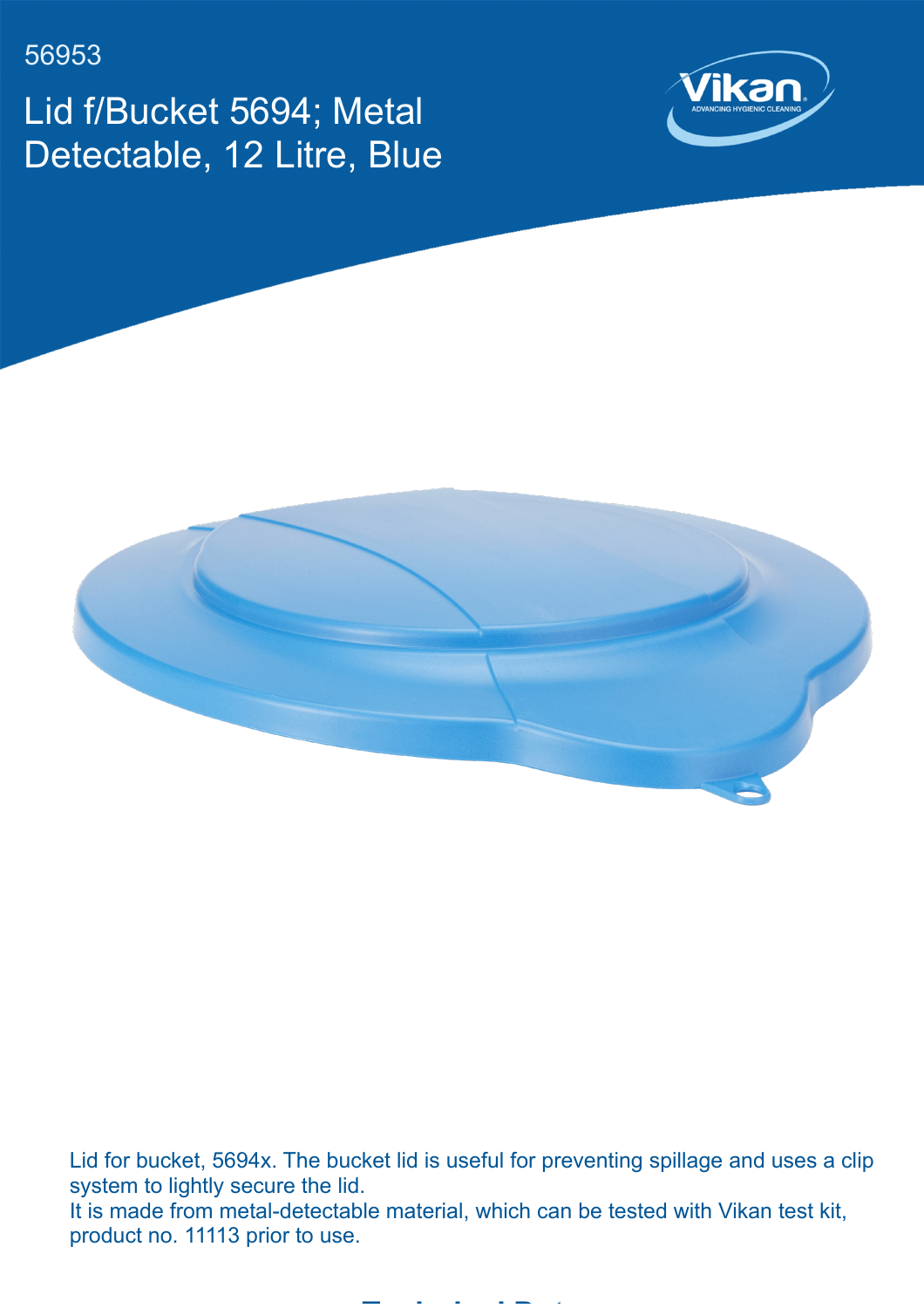## **Technical Data**

| <b>Item Number</b>                                                                        | 56953                                                 |
|-------------------------------------------------------------------------------------------|-------------------------------------------------------|
| <b>Material</b>                                                                           | Polypropylene<br>Metal & X-Ray<br>detectable additive |
| Complies with (EC) 1935/2004 on food contact materials <sup>1</sup>                       | Yes                                                   |
| Produced according to EU Regulation 2023/2006/EC of Good<br><b>Manufacturing Practice</b> | Yes                                                   |
| <b>FDA compliant raw material (CFR 21)</b>                                                | Yes                                                   |
| Complies with UK 2019 No. 704 on food contact materials                                   | Yes                                                   |
| Meets the REACH Regulation (EC) No. 1907/2006                                             | Yes                                                   |
| Use of phthalates and bisphenol A                                                         | <b>No</b>                                             |
| <b>Is Halal and Kosher compliant</b>                                                      | Yes                                                   |
| <b>Box Quantity</b>                                                                       | 6 Pcs.                                                |
| Quantity per Pallet (80 x 120 x 200 cm)                                                   | 396 Pcs.                                              |
| <b>Quantity Per Layer (Pallet)</b>                                                        | 36 Pcs.                                               |
| <b>Box Length</b>                                                                         | 350 mm                                                |
| <b>Box Width</b>                                                                          | 325 mm                                                |
| <b>Box Height</b>                                                                         | 145 mm                                                |
| <b>Length/Depth</b>                                                                       | 365 mm                                                |
| <b>Width</b>                                                                              | 310 mm                                                |
| <b>Height</b>                                                                             | 40 mm                                                 |
| <b>Net Weight</b>                                                                         | $0,295$ kg                                            |
| <b>Weight cardboard</b>                                                                   | $0,048$ kg                                            |
| <b>Tare total</b>                                                                         | 0,048 kg                                              |
| <b>Gross Weight</b>                                                                       | $0,34$ kg                                             |
| <b>Cubik metre</b>                                                                        | 0,004526 M3                                           |
| <b>Content</b>                                                                            | 12 Litre                                              |
| <b>Content</b>                                                                            | 405,77 Fl oz                                          |
| <b>Recommended sterilisation temperature (Autoclave)</b>                                  | 121 °C                                                |
| <b>Max. cleaning temperature (Dishwasher)</b>                                             | 93 °C                                                 |
| Max. usage temperature (for food contact)                                                 | 100 °C                                                |
| Max usage temperature (non food contact)                                                  | 100 °C                                                |
| Min. usage temperature <sup>3</sup>                                                       | $-20 °C$                                              |
| Min. pH-value in usage concentration                                                      | 2 pH                                                  |
| <b>Max. pH-value in Usage Concentration</b>                                               | 10,5 pH                                               |
| <b>GTIN-13 Number</b>                                                                     | 5705022032613                                         |
| <b>GTIN-14 Number (Box quantity)</b>                                                      | 15705028032621                                        |
| <b>Customs Tariff No.</b>                                                                 | 39241000                                              |